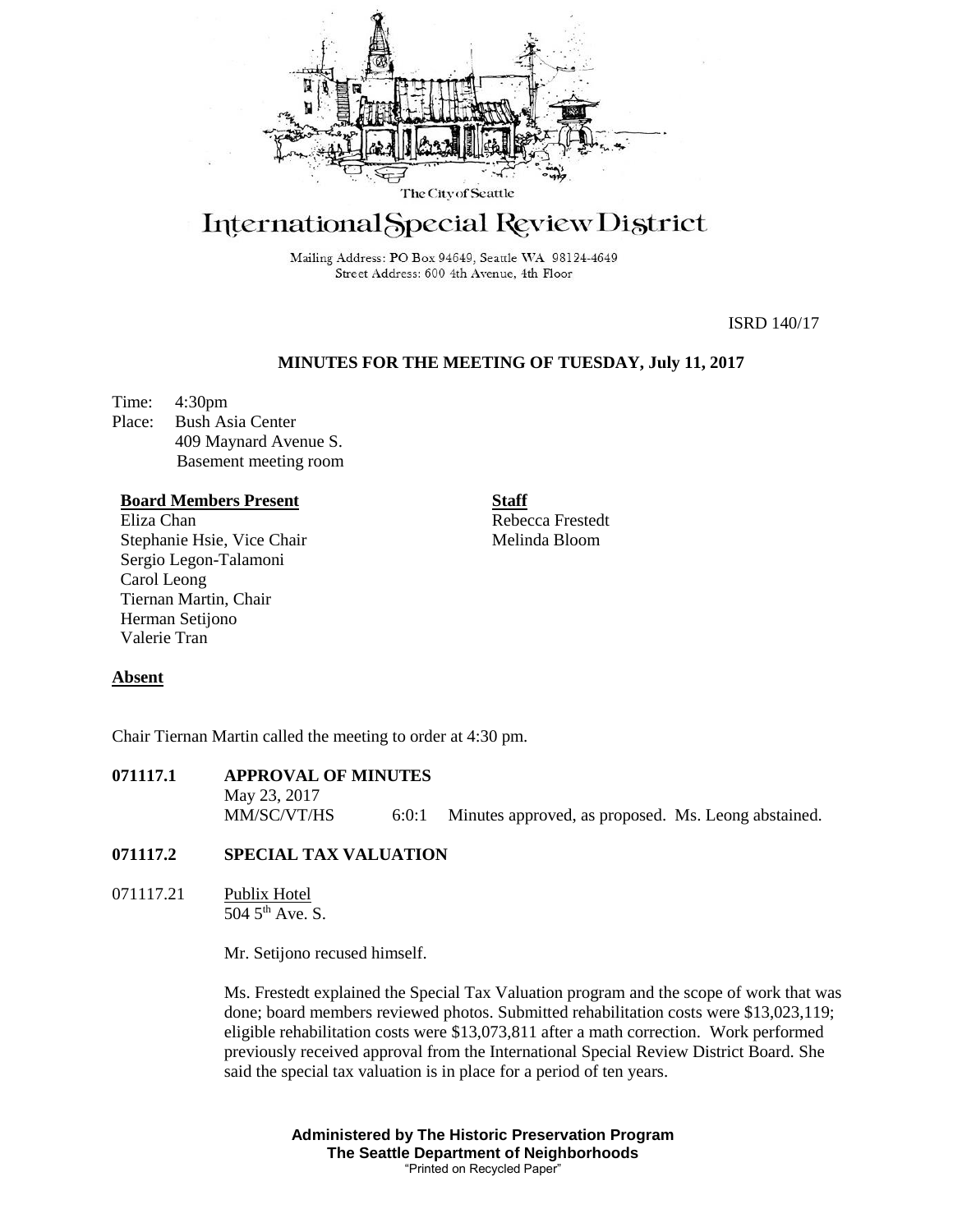Board members expressed appreciation and agreed that it's wonderful to see the building come to life.

Action: I move that the International Special Review District Board recommend to the Landmarks Preservation Board to approve the following property for Special Tax Certification: Publix Hotel, 504 5th Ave. S. This action is based upon the criteria set forth in Title 84 RCW Chapter 449; and based on the review and approval of the building exterior renovation by the International Special Review District Board; that the property is a contributing building located in the International Special Review District, and has not been altered in any way that adversely affects those features that identify its significance or contribution to the International Special Review District; and has substantially improved in the 24-month period prior to application, and that the recommendation is conditioned upon the execution of an agreement between the Local Review Board as required by Title 84 RCW, Chapter 449.

MM/SC/CL/EC 6:0:1 Motion carried. Mr. Setijono recused himself.

# **071117.3 CERTIFICATES OF APPROVAL**

# 071117.31 670 S. King St. – Milwaukee Hotel

*Applicant*: Karleen Ilagan, business owner Mōksha

Ms. Frestedt explained the proposed installation of a painted, 96" w x 15.5" h wooden wall sign above the storefront and the proposal to repaint storefront and green to be consistent with the remainder of the Milwaukee's storefronts. Exhibits included photographs. She said the Milwaukee Hotel was constructed in 1911 and is a contributing building within the District. The building is located within the Asian Design Character District.

Applicant Comment:

Robin Guilfoil, partner Mōksha, explained the business has operated in the University District for 14 years; he said they took over the business in 2013 when the original owner decided to focus on wood carving. He said the sign was made by the original owner.

Ms. Frestedt said the storefront was not remodeled during the building renovation; repainting will provide visual continuity. She said there is no glazing behind the wood at the transoms.

Mr. Guiloil said the owner may want to renovate the storefront to match the others.

Public Comment: There was no public comment.

Board members had no objection to what was proposed.

Mr. Martin noted the sign's simple, earthen material.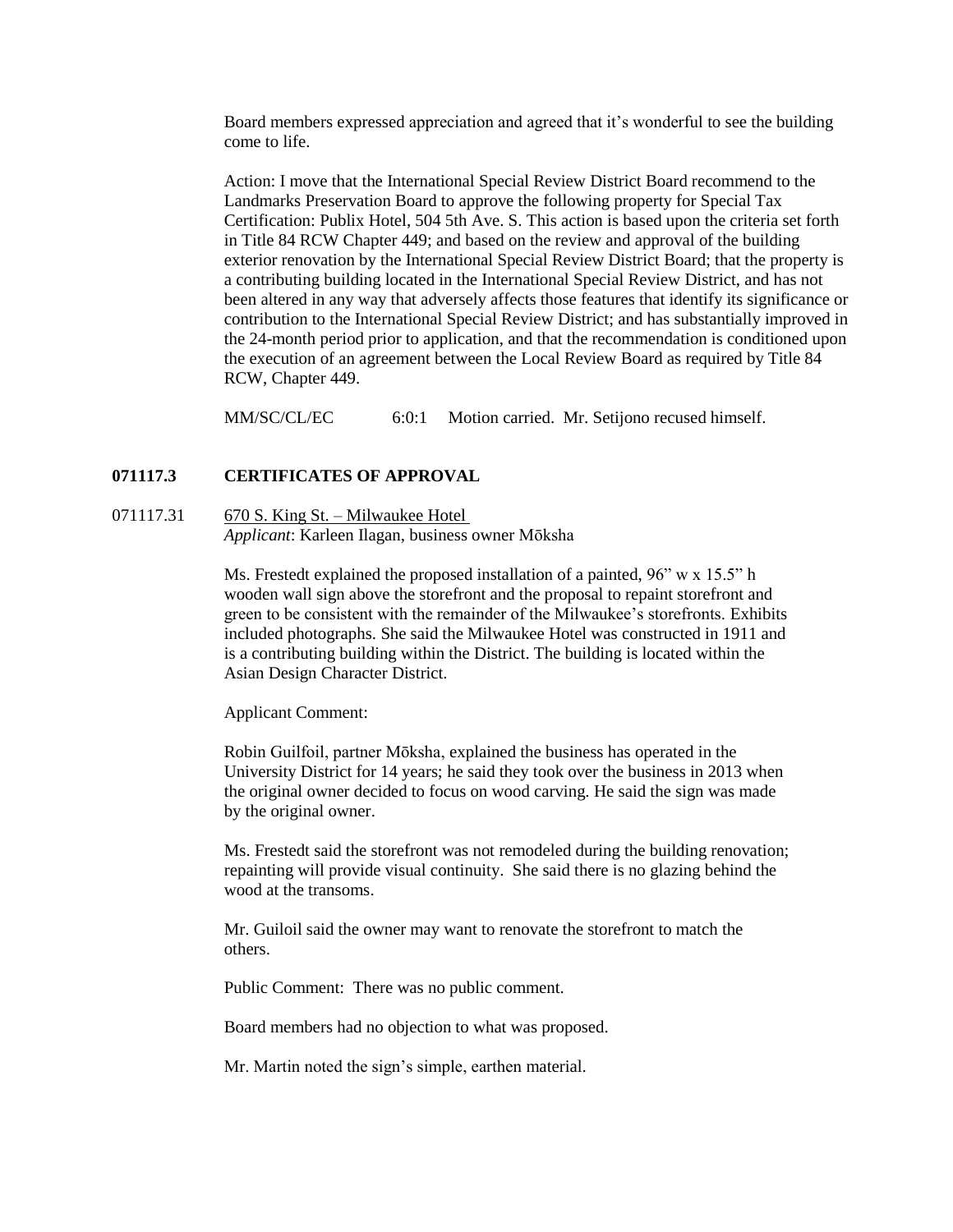Action: I move that the International Special Review District Board recommend approval of a Certificate of Approval for Signage and Paint Colors*.*

The Board directs staff to prepare a written recommendation of approval, based on consideration of the application submittal and Board discussion at the July 11, 2017 public meeting, and forward this written recommendation to the Department of Neighborhoods Director.

The proposed work meets the following sections of the **International Special Review District Ordinance and** a**pplicable Design Guidelines:**

**SMC 23.66.030 – Certificates of approval – Application, review and appeals SMC 23.66.336 – Exterior Building Finishes A. General Requirements B. Asian Character Design District 2. Colors SMC 23.66.338 – Signs**

#### **Design Guidelines for Signs II. Design Guidelines**

A. Buildings with Multiple tenants

I. All signs on a single building shall be coordinated as to size, shape, color and location. They shall be of shapes, colors, and textures compatible with each other and with the architecture and exterior finish materials of the building.

**Secretary of the Interior's Standards** #10. New additions and adjacent or related new construction shall be undertaken in such a manner that if removed in the future, the essential form and integrity of the historic property and its environment would be unimpaired.

MM/SC/HS/SLT 7:0:0 Motion carried.

071117.32  $422\frac{1}{2}8$ <sup>th</sup> Ave. S. – Hip Sing Association Building *Applicant*: Xiao Ling Tang, business owner

Tony Wong provided interpretation assistance for Xiao Ling Tang.

Ms. Frestedt explained the proposed installation of a wall sign (dimensions:  $3' \times 3'$ ) to be installed over the entrance and installation of a barber pole on the brick pilaster to the right of the entrance. The barber pole will be attached into the mortar joints. Exhibits included photographs. The Hip Sing Association Building was constructed in 1910 and is a contributing building within the District. The building is located within the Asian Design Character District. She explained the business is on the lower level where there is no street frontage. She said the review was in response to enforcement activity; the sign was not approved and she had concern about the sign in comparison with others. The sign was extending over onto the brick pilaster which is a character defining detail. She said the existing sign is uncharacteristically large and the corrugated plastic is very temporary looking. She said what is proposed is more durable and with the reduction in dimension the sign won't project out as much.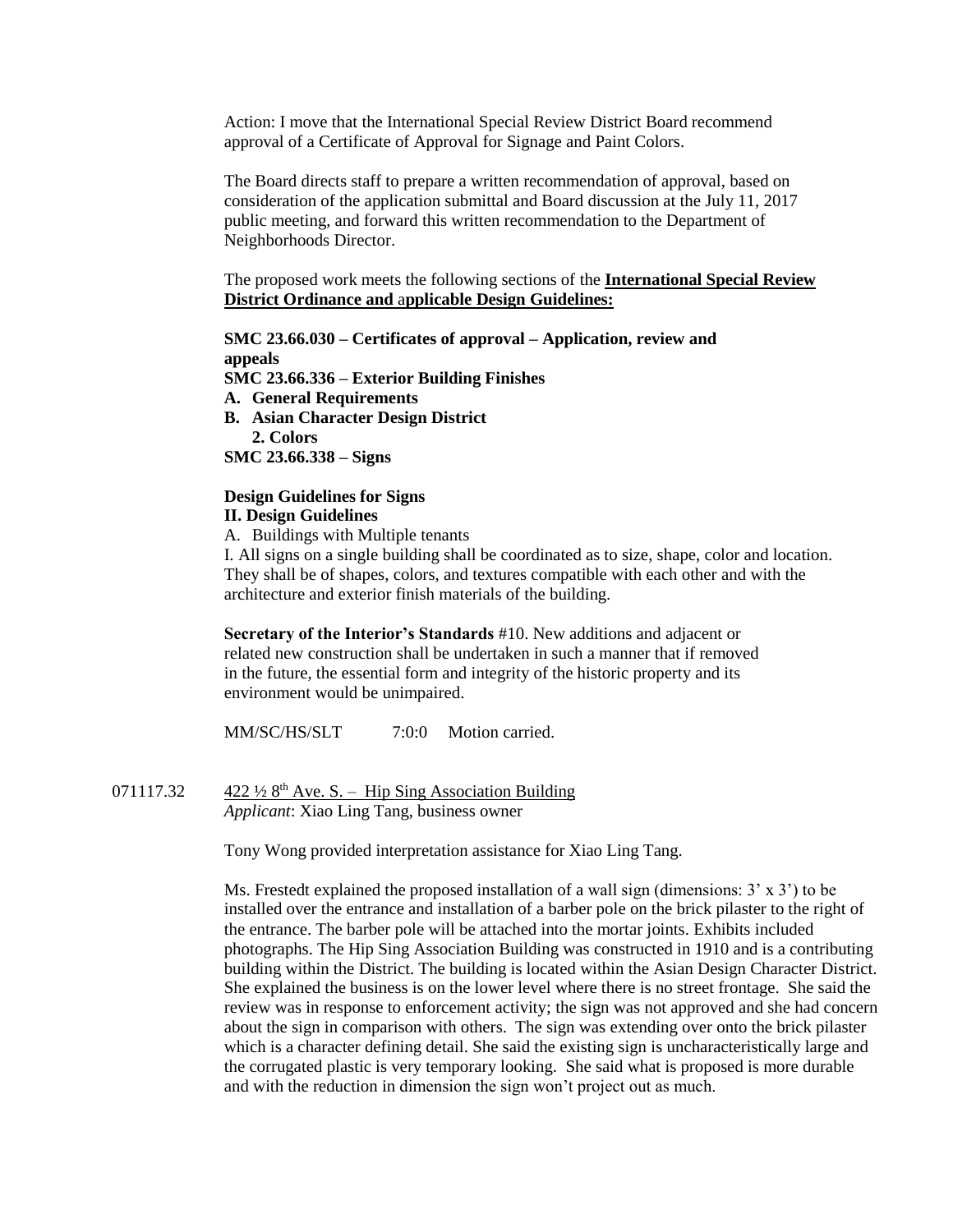Applicant Comment:

Mr. Wong said the sign will be attached into the grout.

Public Comment: There was no public comment.

Board Discussion:

Ms. Leong said it was straightforward and the proportions look appropriate.

Action: I move that the International Special Review District Board recommend approval of a Certificate of Approval for Signage*.*

The Board directs staff to prepare a written recommendation of approval, based on consideration of the application submittal and Board discussion at the July 11, 2017 public meeting, and forward this written recommendation to the Department of Neighborhoods Director.

The proposed work meets the following sections of the **International Special Review District Ordinance and** a**pplicable Design Guidelines:**

**SMC 23.66.030 – Certificates of approval – Application, review and appeals SMC 23.66.338 – Signs**

## **Design Guidelines for Signs II. Design Guidelines**

B. Buildings with Multiple tenants

I. All signs on a single building shall be coordinated as to size, shape, color and location. They shall be of shapes, colors, and textures compatible with each other and with the architecture and exterior finish materials of the building.

**Secretary of the Interior's Standards** #10. New additions and adjacent or related new construction shall be undertaken in such a manner that if removed in the future, the essential form and integrity of the historic property and its environment would be unimpaired.

MM/SC/EC/VT  $7:0:0$  Motion carried.

071117.33 656 S. Jackson St. – Rainier Heat & Power Building *Presenter:* Michael Liao, business representative

> Ms. Frestedt explained the proposed change of use from service to retail (for a retail store/Chinese herb shop and proposed installation of painted, wooden wall sign (dimensions: 96" w x 28"h) to be installed over the entrance and 8"h vinyl decal letters to be installed on the storefront windows. The sign will be relocated from their former location on  $7<sup>th</sup>$  Ave. S. Exhibits included photographs. The Rainier Heat and Power Company Building was constructed in 1917 and is a contributing building within the District. The building is located within the Asian Design Character District and Retail Core.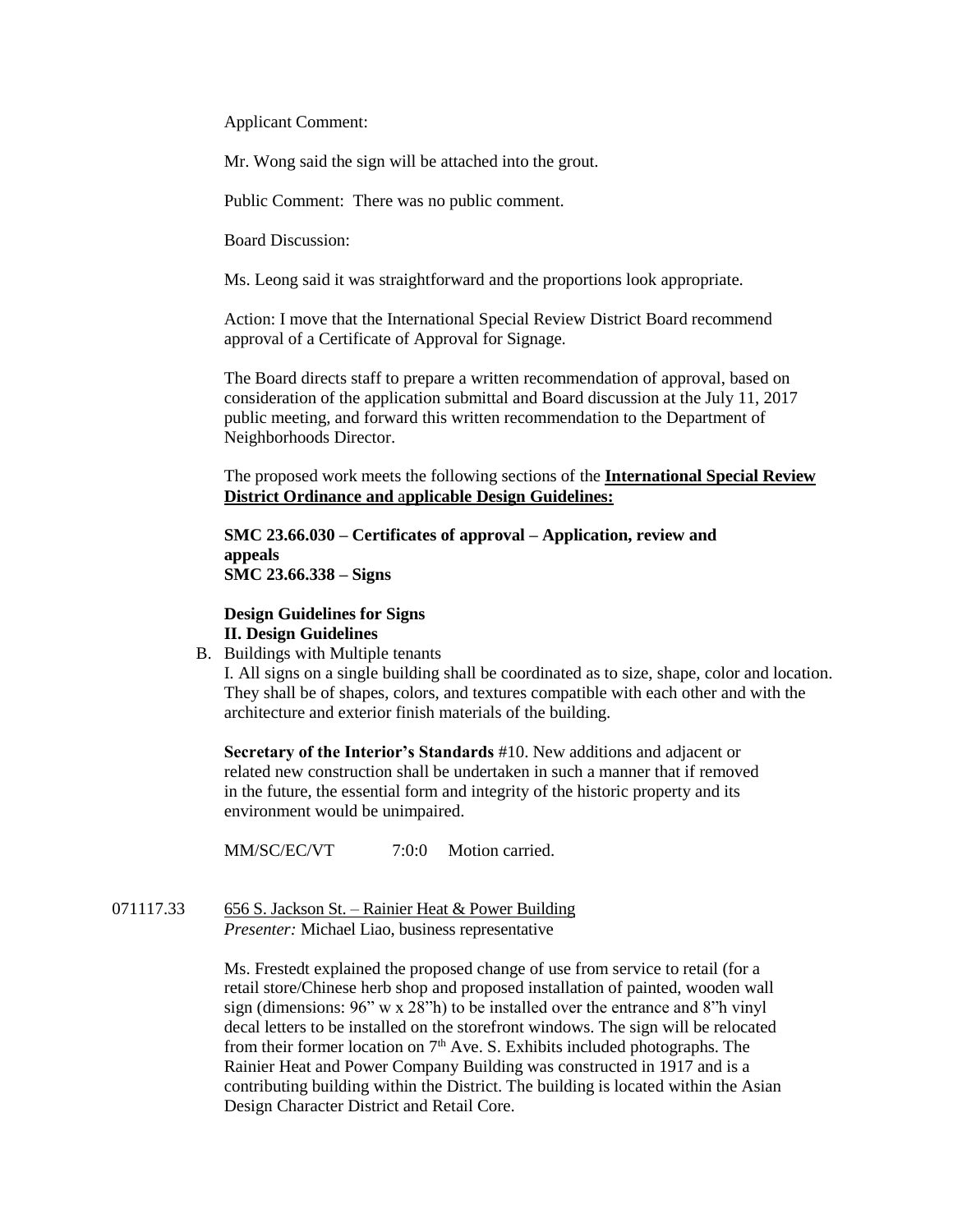Applicant Comment:

Michael Liao, spoke on behalf of his father. He said new building owners at the Republic Hotel, where they have been located for 30 years, plan to remodel so they needed to move. He said they put a fresh coat of paint on the wooden sign. They also plan to apply 10" vinyl decal on the window.

Public Comment: There was no public comment.

Ms. Hsie noted that the fonts don't match.

Mr. Liao said the original was handwritten by his grandfather; the new is computer-generated.

Mr. Martin said reuse of the sign within the neighborhood speaks to the history and adaptation.

Ms. Leong said the family and store have been here for 30 years; she noted the continuity of the business and product and the cultural contribution to the neighborhood. She said she was happy they are going strong.

Ms. Frestedt said it is wonderful to have a long-standing business remain in the neighborhood. She asked board members to speak to the signage on side windows.

Mr. Liao said the windows are angled and all are not visible at the same time.

Ms. Tran asked if they explored another option.

Discussion ensued; Some businesses would have a blade sign, but that would be difficult at this building. It is not often to see windows on interior vestibule. While there is a lot of signage given the limitation of blade sign and the angledin windows there are fewer options at this site.

Mr. Liao noted that two blocks also block the building; with angled windows and this being a new location, the signage is needed.

Mr. Setijono agreed and said he was fine with what was proposed.

Action: I move that the International Special Review District Board recommend approval of a Certificate of Approval for Use and Signage recognizing that trees are obstructing main signage and windows are angled into vestibule in a way that allows visibility of signs walking either direction*.*

The Board directs staff to prepare a written recommendation of approval, based on consideration of the application submittal and Board discussion at the July 11, 2017 public meeting, and forward this written recommendation to the Department of Neighborhoods Director.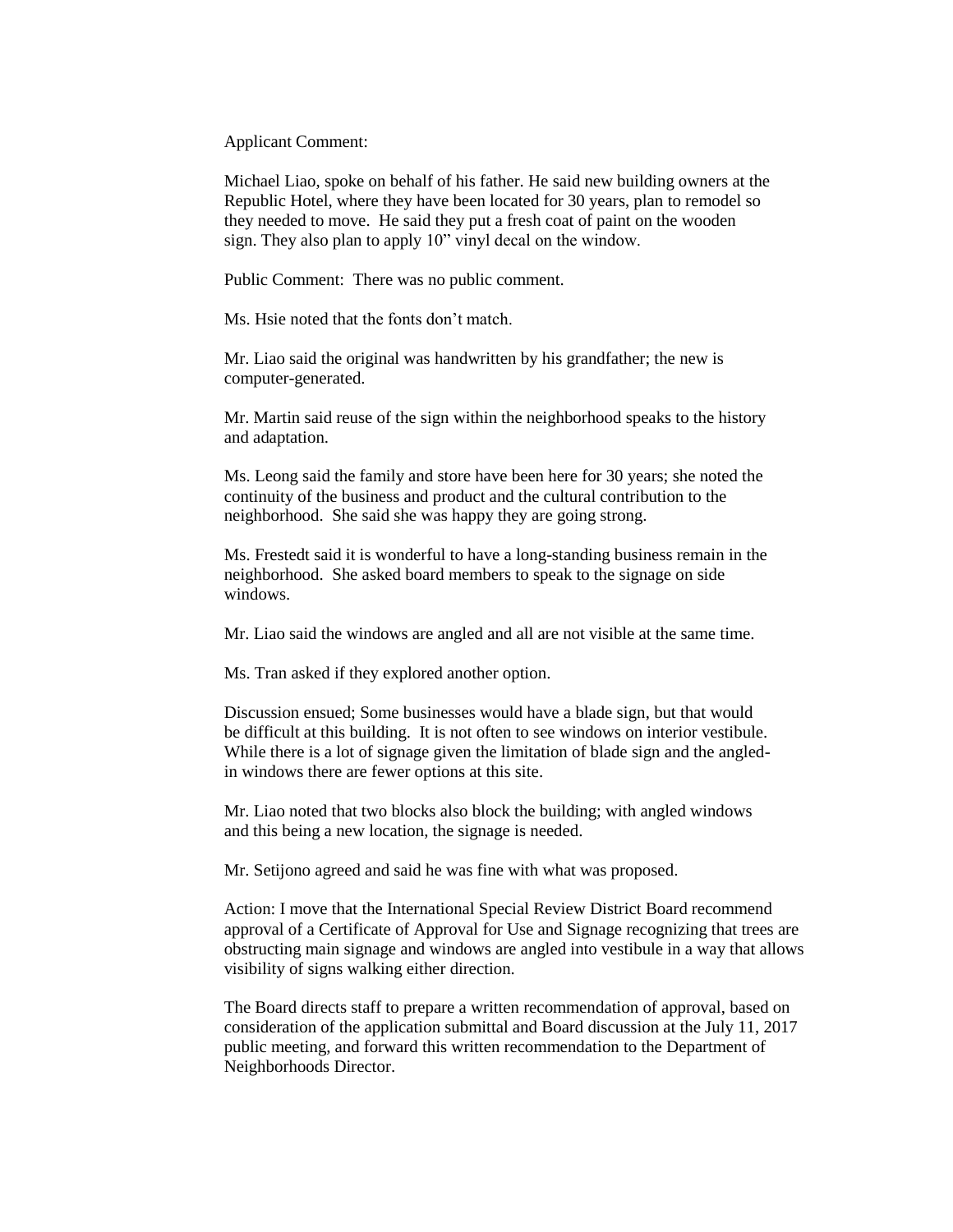The proposed work meets the following sections of the **International Special Review District Ordinance and** a**pplicable Design Guidelines:**

**SMC 23.66.030 – Certificates of approval – Application, review and appeals SMC 23.66.320 – Permitted uses SMC 23.66.326 – Street-level uses SMC 23.66.338 – Signs**

## **Design Guidelines for Signs II. Design Guidelines**

C. Buildings with Multiple tenants

I. All signs on a single building shall be coordinated as to size, shape, color and location. They shall be of shapes, colors, and textures compatible with each other and with the architecture and exterior finish materials of the building.

**Secretary of the Interior's Standards** #10. New additions and adjacent or related new construction shall be undertaken in such a manner that if removed in the future, the essential form and integrity of the historic property and its environment would be unimpaired.

MM/SC/VT/HS  $7:0:0$  Motion carried.

# **071117.4 BOARD BRIEFING**

071117.41 1029 S. Jackson St. – Acme Poultry *Presenter: Bill Barton, Tiscareno Associates (on behalf of Intracorp)* 

> Design briefing on proposed Preliminary Design (bulk/massing/scale) options for a new 6-story mixed-use development, with one level of below grade parking, on the Acme Poultry site. Proposal includes demolition of the existing buildings on the site.

Ms. Frestedt provided an overview of the last briefing of this project.

Bill Barton, Tiscareno Associates, presented via PowerPoint (full report and handouts in DON file). He said they're seeking feedback that they're headed in the right direction. He said they looked at district mid-rise massing precedents – Thai Binh, Hirabayashi Place, Publix, Alps – the study of storefront features and canopies. He reported on the modulation exploration they did and presented three options, with Option 3 being the preferred. Option 3 has a single vertical break on Jackson and the main pedestrian feature is entry to the passage into microretail space; it is the primary feature of the façade and will be set off with accent material. He said they propose another layer of articulation and modulation in line with what is in the district. He said they are excited about the standalone e a 'jewel box' building on S. Jackson St. It will be more transparent and feature a primary entry. He said it will not have a canopy. He said on the King Street side there will be an accent canopy on the roof deck. Level 7 would be a lighter color. He went over the SW perspective and how they will break down the massing. In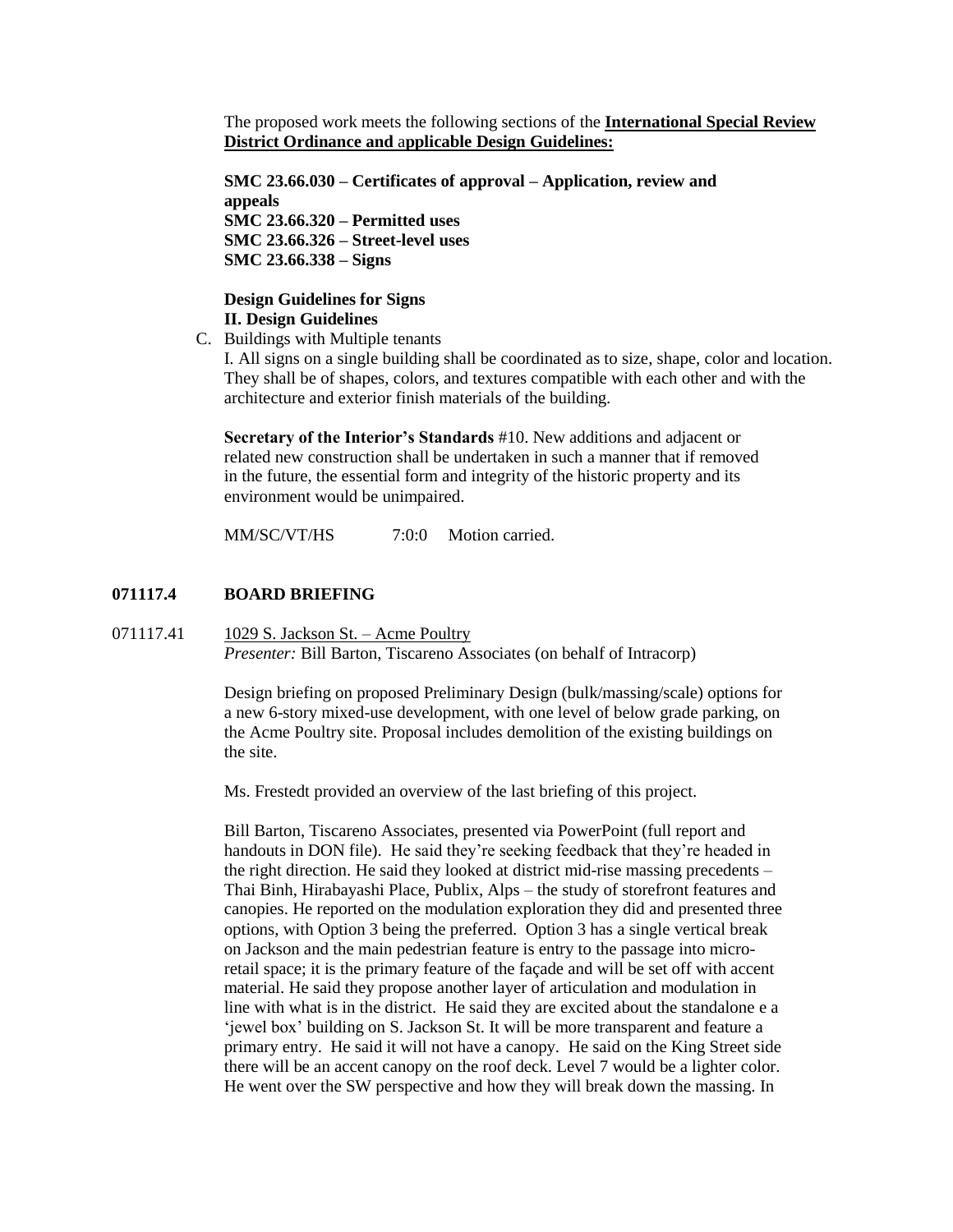response to a question he said that the average retail space of the passage will be 570 sq ft.

Ida Ottesen, Nakano Associates, provided an overview of the landscaping concept. On Jackson, there will be a landscape strip as a pedestrian buffer; there are currently existing cherry trees and they propose to add two more. She said they will add red ornamental pedestrian lighting, consistent with elsewhere in the District. She said paving will mark the entrance to the passage and there will be an ornamental gate on each side of it. She said catenary lighting is proposed and on the east / alley side they will add a bamboo screen to screen the parking lot and create a gardenlike character. She said that along King Street they respond to the Green Street guidelines and will include a continuous planting strip and permanent seating. She said a trash enclosure at the corner will be softened by a planter. She explained grading conditions relative to residences and said residential entry will be at grade.

Mr. Barton said they're relocating the transformer, but cannot relocate the pump room abutting S. King St. He said that for most of the façade the relationship of the retail is proud of the building.

Ms. Ottesen went over the sections long the residential entrances along S. King St., noting that the grade change lowers as you move to the east.

Public Comment:

Rachtha, community member, asked about SDOT's decision to put the garage entry on King Street, noting that it is a Green Street.

Ms. Frestedt read from an SDOT email (in DON file); each site is reviewed on a case by case basis and various factors inform the decision.

Board Discussion:

Ms. Leong cautioned that tree foliage can obscure signage and have an impact on visibility of businesses. She asked how this will be considered.

Ms. Ottesen said they want to preserve existing trees. She said they have not yet talked to an arborist, but will do so. She said they will keep the open-ness for the signage and will bring this to discussion on the streetscape plan.

Mr. Barton noted that through the Street Improvement Process there can be a request for a reduction in the quantity of trees.

Ms. Leong said the keep the tenants in mind.

Mr. Martin summarize three key themes for board discussion:

- Expressions of modulation
- Design changes to the "market passage"
- King St./Jackson St. experience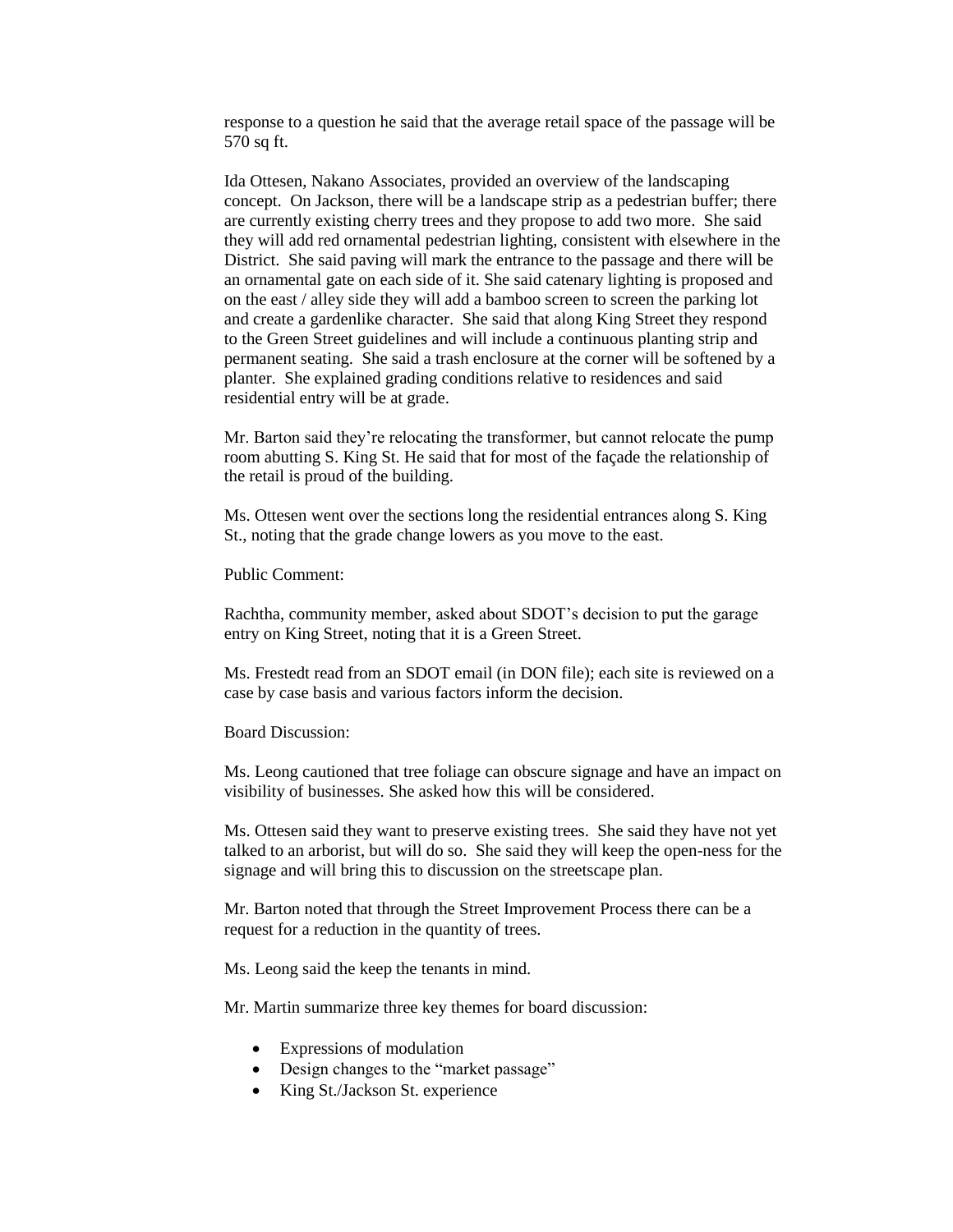#### Modulation

Ms. Hsie asked why the base sits proud of residential floors in each option.

Mr. Barton said it provides a more traditional scale of the retail base. He said they will have power lines to work around and they have a setback for retail to allow for outdoor seating in line with the Little Saigon Streetscape Concept Plan.

Mr. Martin said the two vertical breaks on Option 3 are an opportunity for something interesting.

Bob Tiscareno noted that most of the buildings around the site are 1-2 stories, so it helps with integration.

Regarding the building design, Mr. Barton referenced the opportunity for a strong vertical expression and a signature element of a different color, material, or texture for contrast with the residential massing.

Mr. Martin asked if the break in the massing on S. Jackson St. relates to use or if it is just over the 120' line.

Mr. Barton said the break does not correspond to a specific use. He referenced the visual break at 120' at the Publix as inspiration.

Ms. Hsie spoke about the simplicity of industrial building design in the District. She said that, in most cases, design relates to the use. In reference to the presentation materials, she said it is helpful that one break aligns with the lobby / end. She said on the front there is an opportunity to explore cuts and how they relate to the interior. She wondered how the façade & modulation tie to the floor plan. She said seeing the floor plan and how it relates to openings would be helpful. For example, she noted how the breaks in the Thai Binh project relate to corridors. She said it is helpful to know how the landscaping works to soften the wall. She said option 3 is going in a good direction. She said the special inset on the corner of Option 3 is not necessary; the jewel box will speak to that.

#### Market Passage

Mr. Legon-Talamoni asked about change in material at retail and insets.

Mr. Barton said they will use a consistent palette throughout – maybe wood.

Mr. Martin cited 23.66.336 and noted earthen materials and said he appreciated wood. He said the market passage concept provides an interesting way to express cultural heritage. He noted the Little Saigon Streetscape Concept planning work and noted mid-block passages as an expression of space and for gathering; he said to look at how the paving spills out into the public right of way.

Ms. Leong said the ornamental gate is an opportunity to blend tradition with modern building. She noted the traditional courtyards in Asian culture – homes, business; she said it is a small, significant opportunity to recognize traditional aspects.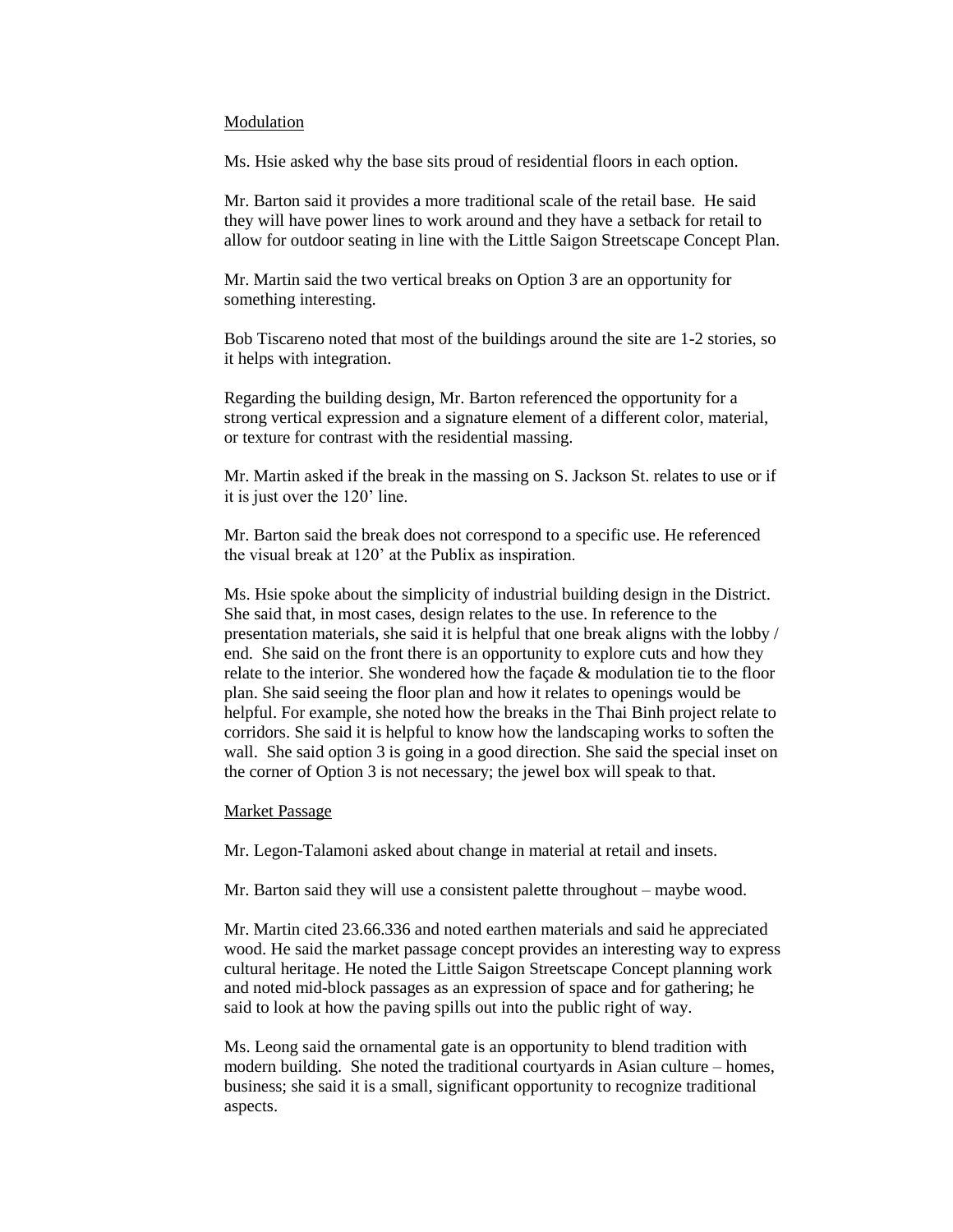Ms. Chan commented on the number of design elements – ornamental gate, signage, jewel box – associated with the market passage.

Mr. Martin said there is a spectrum of different levels of design, from simple to bold.

Mr. Barton said they need to make the entry visually prominent to attract people.

Mr. Martin asked how the jewel box parapet will be used.

Mr. Barton said it will be entry to residential. He said because of the slope of the street this is the way to bring it out to the street.

Ms. Hsie stated that the program and foundation need to relate to each other, while differentiating uses. She said it is a nicely proportioned building.

Mr. Legon-Talamoni asked if the designers have considered bringing some of the modulation into the market passage and retail corridor. This is an opportunity to introduce some of the same design language.

Mr. Barton said they will have a consistent palette throughout the building.

King Street

Mr. Legon-Talamoni appreciated seeing the section and how the planters are elevated and sunken in; different conditions as go up.

Mr. Martin said diagrams are helpful. He said he got a good sense of pedestrian experiences and eyes on the street. He said he was happy to see the direction the west façade was heading – removing 'mass-i-ness'.

Ms. Hsie questioned if the vines will survive and said to make maintenance and irrigation are planned for. She said at the Hana Building they are planning for an artist to do a mural on the interior to enliven the space. She said this is an opportunity to involve the community.

Ms. Frestedt noted community discussion about active street level design and to avoid uninterrupted blank façade. She said there is not a strong sense of what the scale of the pedestrian experience will be – it still seems high and a long stretch of building. She suggested doing a 3-D model to provide a better sense of experiencing this building at grade on King.

Ms. Hsie agreed that a model would be helpful.

Mr. Barton said the deck is at 6' and the planters are 5-6' or less. He said they can create more modulation. He noted the tension between having eyes on the street and privacy for residents; they are looking to strike the right balance.

Mr. Martin suggested seeing rendering with future development ghosted in and providing a progression of pedestrian height views on King Street.